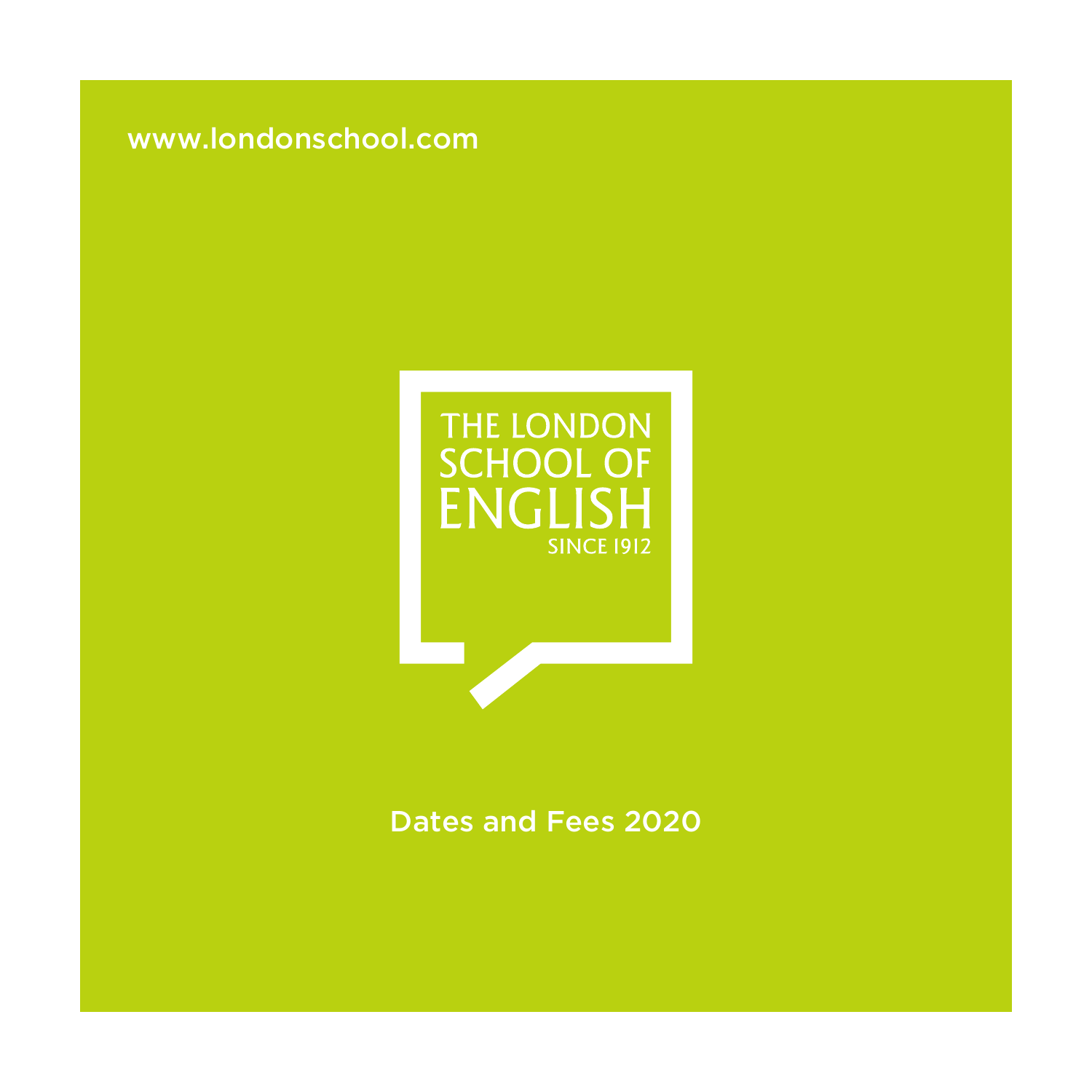# Courses for Experienced Professionals 30+

| Course name                                            |         | Levels   Weekly fees (GBP)   Exam fee (GBP) | <b>Start dates</b>                |             | Course code   Hours per week |                        | Times (by location)            | Length wks   Group size   Age   Av. age   No. of lunches |                 |                |       |    |                            |                | Website link              |
|--------------------------------------------------------|---------|---------------------------------------------|-----------------------------------|-------------|------------------------------|------------------------|--------------------------------|----------------------------------------------------------|-----------------|----------------|-------|----|----------------------------|----------------|---------------------------|
| Business & Professional English 30+ Full time          | $4 - 8$ | 1175                                        | Any Monday                        | BP30+       | 30                           | 09.00-17.00            | 08.45-16.45                    |                                                          |                 |                | $30+$ | 42 |                            |                | www.londonschool.com/bp30 |
| Part time                                              | $4 - 8$ | 755                                         | Any Monday                        | BP30+AM     |                              | $09.00 - 12.30$        | 08.45-12.00                    | $1 - 8$                                                  |                 | <b>14</b>      | $30+$ |    |                            |                | www.londonschool.com/bp30 |
| Combi 15                                               | $4 - 8$ | 2060                                        | Any Monday                        | BP30+C (30) | $15+15$                      | 09.00-17.00            | 08.45-16.45                    | $1 - 8$                                                  | 6               | $\overline{A}$ | $30+$ |    |                            |                | www.londonschool.com/bp30 |
| Combi 10 (Canterbury only) 4-8                         |         | 1625                                        | Any Monday                        | BP30+C (25) | $15+10$                      |                        | 08.45-15.45                    | $1 - 8$                                                  |                 | $\overline{4}$ | $30+$ | 44 |                            | $\overline{3}$ | www.londonschool.com/bp30 |
| Intercultural Competence Combination                   | $6 - 8$ | 2645                                        | Any Monday                        |             | $15+15$                      | $09.00 - 17.00$        | 08.45-16.45                    |                                                          | 6               | $\parallel$ 4  |       | 45 |                            | $\blacksquare$ | www.londonschool.com/icc  |
| <b>Global Leadership Combination</b>                   | $6 - 8$ | 2645                                        | Any Monday                        | <b>GLC</b>  | $15+15$                      | 09.00-17.00            | 08.45-16.45                    |                                                          |                 | $\blacksquare$ | $30+$ |    |                            |                | www.londonschool.com/glc  |
| English for Specific Purposes Combination <sup>1</sup> | $4 - 8$ | 1805 or 2060                                | Any Monday                        | <b>ESP</b>  | $15+15$                      | See GE30+/BP30+        | $\blacksquare$ see GE30+/BP30+ | 1-8                                                      |                 | $8/6$ 6/4      |       | 39 |                            |                | www.londonschool.com/esp  |
| Legal English: Commercial Lawyers                      | $6 - 8$ | 1250                                        | 20/1, 16/3, 15/6, 13/7, 7/9, 2/11 | LGL         | 30                           | $\bigcirc$ 09.00-17.00 |                                |                                                          |                 |                | $30+$ | 37 |                            |                | www.londonschool.com/lgl  |
| <b>English for Human Resources Professionals</b>       | $5 - 8$ | 1250                                        | 2/3, 1/6, 27/7, 21/9, 16/11       | <b>EHR</b>  | 30                           | 09.00-17.00            |                                |                                                          |                 |                | $30+$ | 38 | $\blacksquare$             |                | www.londonschool.com/ehr  |
| <b>English for Lecturers</b>                           | $6 - 8$ | 1250                                        | 25/5, 12/10                       | EFL         | 30                           | 09.00-17.00            |                                |                                                          | 10              |                | $30+$ | 43 |                            |                | www.londonschool.com/efl  |
| On Demand Closed Group course up to 10 participants    |         | 5995 per group week                         | Flexible                          | OND         | Up to $30$                   | Flexible               | $\blacksquare$ Flexible        | Flexible                                                 | 10 <sup>°</sup> | - 18           | $20+$ |    | $\overline{\phantom{0}}$ 5 |                | www.londonschool.com/ond  |

# Courses for Professionals aged 20-35

| Course name                                       |     | els   Weekly fees (GBP)   Exam fee (GBP) | <b>Start dates</b>                                                                |            | Course code  Hours per week | Times (by location)    |  |                            |        | ength wks   Group size   Age  Av. age   No. of lunche | Website link               |
|---------------------------------------------------|-----|------------------------------------------|-----------------------------------------------------------------------------------|------------|-----------------------------|------------------------|--|----------------------------|--------|-------------------------------------------------------|----------------------------|
| <b>English for Work and Careers fixed 2 weeks</b> |     | £1180 (2 weeks)                          | $\mid$ 20/1, 17/2, 23/3, 20/4, 25/5, 29/6, 13/7, 27/7, 24/8, 14/9, 5/10,          | <b>EWC</b> |                             | $\bigcirc$ 09.15-15.45 |  | $20 - 35$                  | 29   5 |                                                       | www.londonschool.com/ewc   |
| Legal English 20-30 fixed 3 weeks                 | 5-8 | 1770 (3 weeks)                           | 6/1, 3/2, 2/3, 4/5, 1/6, 29/6, 27/7, 24/8, 19/10, 23/11                           | <b>LEN</b> |                             | $09.30 - 16.00$        |  | $20 - 30$ 24 $\frac{1}{2}$ |        |                                                       | www.londonschool.com/len   |
| TOLES preparation (for LEN or LGL)                |     |                                          | 27/1, 24/2, 23/3, 25/5, 22/6, 20/7, 17/8, 14/9, 9/11, 14/12<br>(Exam on last day) | 1 V L L J  |                             | 09.30-16.00            |  |                            |        |                                                       | www.londonschool.com/toles |

# Individual Training

| Course name                            |         | Levels   Weekly fees (GBP)   Exam fee (GBP)   1 | Start dates        |              | Course code  Hours per week                       |                 | Times (by location)     | Length wks   Group size   Age   Av. age   No. of lunches                     |  |       |              |                  | Website link                 |
|----------------------------------------|---------|-------------------------------------------------|--------------------|--------------|---------------------------------------------------|-----------------|-------------------------|------------------------------------------------------------------------------|--|-------|--------------|------------------|------------------------------|
| 1:1 Standard                           | 1-9     | 87 per hour <sup>2</sup>                        | AM, PM or Full Day | <b>IND</b>   | 15, 20 or 30/wk   $\Box$ 09.00 start <sup>3</sup> |                 | $\Box$ 08.45 start      | $F$ lexible $\begin{array}{ c c c c c c } \hline 1&1&1 \ \hline \end{array}$ |  | $18+$ | 44 5         | $\blacksquare$ 3 | www.londonschool.com/ind     |
| 2:1 Standard                           | $1 - 9$ | 100 per hour <sup>2</sup>                       | AM, PM or Full Day | <b>IND</b>   | 15, 20 or 30/wk 09.00 start <sup>3</sup>          |                 | <b>08.45 start</b>      | Flexible                                                                     |  | $18+$ |              |                  | www.londonschool.com/ind     |
| Skype                                  | $1 - 9$ | 60 per hour                                     | Flexible           | <b>SKYPE</b> |                                                   | <b>Flexible</b> | $\blacksquare$ Flexible | Flexible $\vert - \vert - \vert$ Any $\vert - \vert$                         |  |       |              |                  | - www.londonschool.com/skype |
| Voice & Accent Training (Face to Face) | $5-9$   | 95 per hour                                     | Flexible           |              |                                                   | Flexible        | $\blacksquare$ Flexible | Flexible                                                                     |  |       | $18+$ $   -$ |                  | www.londonschool.com/voice   |
| Voice & Accent Training (Skype)        | 5-9     | 80 per hour                                     | Flexible           |              |                                                   | Flexible        | $\blacksquare$ Flexible | $F$ lexible $\boxed{1}$                                                      |  |       | $18+$ -      |                  | www.londonschool.com/voice   |

1 English for Specific Purposes combination courses cover specialisms 3 A booking of 20 hours IND will start at 08:45 and finish at 13:00 including a 15-minute break.

- in Canterbury.
- 5 Fees are rounded up to the nearest pound in this illustration.

# General and Academic English, Exam Courses

| Course name                           |           |         | Levels   Weekly fees (GBP)   Exam fee (GBP) |                        | <b>Start dates</b>                                                                      |              | Course code   Hours per week |                                 | Times (by location)               | Length wks   Group size   Age   Av. age   No. of lunches |                   |       |    |                  | Website link                     |
|---------------------------------------|-----------|---------|---------------------------------------------|------------------------|-----------------------------------------------------------------------------------------|--------------|------------------------------|---------------------------------|-----------------------------------|----------------------------------------------------------|-------------------|-------|----|------------------|----------------------------------|
| Intensive General English             |           | $2 - 8$ | See fees table                              |                        | See course dates                                                                        | <b>GE</b>    | 22                           |                                 | $\Box$ 09.15-15.45 <sup>4</sup>   | Min. 2 wks                                               | $\blacksquare$ 12 | $18+$ | 29 | $\blacksquare$ 5 | www.londonschool.com/ige         |
| Intensive General English Combination |           | $2 - 8$ | 1670                                        |                        | Any Monday                                                                              | IGE-C        | $15+15$                      |                                 | 09:15-17.00                       | Min. 2 wks                                               | $\blacksquare$ 12 | $18+$ |    | $\blacksquare$   | www.londonschool.com/ige         |
| General English 30+                   | Full time | $3 - 7$ | 685                                         |                        | Any Monday                                                                              | GE30+        | 22                           | $\Box$ 09.15-15.45 <sup>4</sup> | $\Box$ 08.45-15.15 <sup>4</sup>   | 1-8                                                      |                   | $30+$ | 44 | $\blacksquare$ 3 | www.londonschool.com/ge30        |
|                                       | Combi 15  | $3 - 7$ | 1805                                        |                        | Any Monday                                                                              | GE30+C (30)  | $15+15$                      | $\Box$ 09.15-17.00              | 08.45-16.45                       | $1 - 8$                                                  | - 6               | $30+$ | 45 |                  | www.londonschool.com/ge30        |
| <b>English for University</b>         |           | $5 - 7$ | 1800 (4 wks)                                |                        | 9/3, 11/5, 27/7, 24/8, 26/10                                                            | EFU          | 24                           |                                 | $\Box$ 09.15-15.454               |                                                          | $\blacksquare$ 12 | 18+   | 24 | $\blacksquare$ 5 | www.londonschool.com/efu         |
| Cambridge B2 First (formerly FCE)     |           | $5-6$   | 3600 (8 wks)                                | 160                    | Course: 27/4, 19/10. Exam: 20/6, 12/12                                                  | <b>FCE</b>   | 24                           |                                 | 09.15-15.45                       |                                                          | $\blacksquare$ 12 | $18+$ |    | $\blacksquare$   | www.londonschool.com/fce         |
| Cambridge C1 Advanced (formerly CAE)  |           | $7 - 8$ | 1800 (4 wks)<br>3600 (8 wks)                | 160                    | Course: 27/4, 3/8, 19/10. Exam: 20/6, 28/8, 12/12                                       | CAE          | 24                           |                                 | $\Box$ 09.15-15.45                | 4 or 8                                                   | $\blacksquare$ 12 | $18+$ | 25 | $\blacksquare$ 5 | www.londonschool.com/cae         |
| <b>IELTS</b>                          |           |         | 1800 (4 wks)<br>3600 (8 wks)                | 190<br><b>220 SELT</b> | Course: 13/1, 16/3, 1/6, 27/7, 31/8, 26/10.<br>Exam: 7/3, 9/5, 25/7, 22/8, 24/10, 19/12 | <b>IELTS</b> | 24                           |                                 | $\Box$ 09.15-15.45                | 4 or 8                                                   | $\blacksquare$ 12 | $18+$ | 25 | $\overline{5}$   | www.londonschool.com/ielts       |
| Trinity Cert TESOL (teacher training) |           | 7-9     | 999 (4 wks)                                 | 150                    | Course: 2/3, 1/6, 7/9                                                                   | <b>TESOL</b> | 3C                           |                                 | 09.30-17.00                       |                                                          | $\blacksquare$ 10 | $18+$ |    | $\blacksquare$ 5 | www.londonschool.com/tesol       |
| Academic Year (IGE+EFU+IELTS)         |           | $2 - 8$ | See fees table                              |                        | See course dates                                                                        | AY           | $22 - 24$                    |                                 | See IGE, EFU, IELTS   Min. 24 wks |                                                          | $\blacksquare$ 12 | $18+$ | 28 | $\blacksquare$ 5 | www.londonschool.com/ay          |
| Linguaskill: Business or General      | Exam only |         |                                             | See website            | Flexible                                                                                | LINGUASKILL  |                              |                                 |                                   |                                                          |                   | $18+$ |    |                  | www.londonschool.com/linguaskill |

# Intensive General English and Academic Year fees\*<sup>5</sup>

# Course fees and facts

| Weeks'     |                     |  | 151617181 |           |  |  |  |  |  |  | 9    10    11    12    13    14    15    16    17    18    19    20    21    22    23    24 |           |                                                                                                                          |
|------------|---------------------|--|-----------|-----------|--|--|--|--|--|--|---------------------------------------------------------------------------------------------|-----------|--------------------------------------------------------------------------------------------------------------------------|
| Cumulative |                     |  |           |           |  |  |  |  |  |  |                                                                                             |           | - 860 1290 1720 2120 2515 2905 3290 3670 4040 4405 4765 5120 5470 5815 6155 6490 6820 7145 7465 7780 8090 8390 8685 3685 |
| Weekly     | 430 430 430 424 419 |  |           | $415$ 411 |  |  |  |  |  |  | 408 404 400 397 394 391 388 385 382 379 376 373 370 368                                     | $365$ 362 | 295                                                                                                                      |

## Key to superscript numbers

- including: Business, Finance, Energy, Aviation, Medical, Lecturing Skills, Engineering. (See website for a full list.)
- 2 This is the standard rate from 08.00 to 19.00 Monday to Friday. See the website for out of hours rate.

4 Course finishes at 12:45 on Friday in London and at 12:00 on Friday

## Key to our locations

- **Holland Park Gardens, London**
- **Westcroft Square, London**
- Canterbury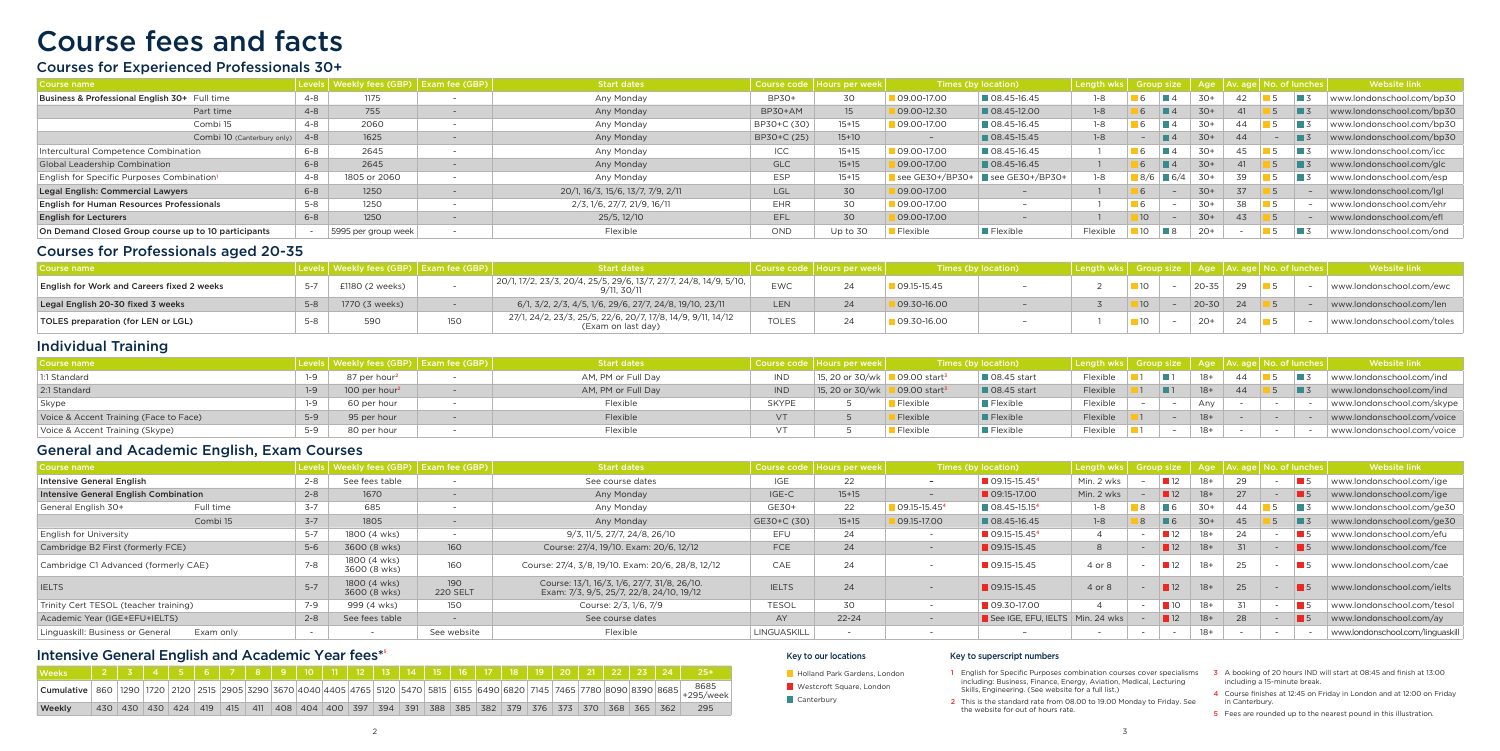# 2020 Course dates

|                       | 23rd December 2019 -<br>3rd January 2020 | <b>The Co</b><br>Closed |            |                             |                        |                         |                                              |  |                          |                       | <b>N</b> Closed<br>$\frac{4}{\text{days}}$ $\frac{4}{\text{days}}$ | 10th April - 13th April |                                                                                                                                  | <b>Closed</b><br>8th May<br>$\frac{4}{\text{days}}$ |                         |                | <b>Closed</b><br>25th May<br>$\frac{4}{\text{days}}$ |         |              |                                                 |      |                        |                   |                  |           | <b>Closed</b><br>31st August<br>$\frac{4}{\text{days}}$ |           |                            |              |     |         |                                                                                                                                                                                                                                                        |                             |         |                             |      |                                       |                | <u>ra d</u><br>Closed<br>21st December 2020 -<br>1st January 2021 |
|-----------------------|------------------------------------------|-------------------------|------------|-----------------------------|------------------------|-------------------------|----------------------------------------------|--|--------------------------|-----------------------|--------------------------------------------------------------------|-------------------------|----------------------------------------------------------------------------------------------------------------------------------|-----------------------------------------------------|-------------------------|----------------|------------------------------------------------------|---------|--------------|-------------------------------------------------|------|------------------------|-------------------|------------------|-----------|---------------------------------------------------------|-----------|----------------------------|--------------|-----|---------|--------------------------------------------------------------------------------------------------------------------------------------------------------------------------------------------------------------------------------------------------------|-----------------------------|---------|-----------------------------|------|---------------------------------------|----------------|-------------------------------------------------------------------|
|                       |                                          |                         | January    |                             |                        | February                |                                              |  | March                    |                       |                                                                    | April                   |                                                                                                                                  |                                                     |                         | May            |                                                      | June    |              |                                                 | July |                        | August            |                  |           |                                                         | September |                            |              |     | October |                                                                                                                                                                                                                                                        |                             |         | November                    |      | December                              |                |                                                                   |
| Week                  |                                          |                         | $2 \mid 3$ |                             |                        |                         |                                              |  |                          | 14                    | 15                                                                 | $16$ 17                 |                                                                                                                                  | 18 19                                               |                         |                |                                                      |         |              | 20 21 22 23 24 25 26 27 28 29 30 31 32 33 34 35 |      |                        |                   |                  |           |                                                         |           |                            |              |     |         | 36 37 38 39 40 41 42 43 44 45 46 47 48                                                                                                                                                                                                                 |                             |         |                             |      | 49 50 51                              |                |                                                                   |
| Courses/<br>Locations |                                          |                         |            | 30th 6th 13th 20th 27th 3rd |                        |                         | 10th   17th   24th   2nd   9th<br>$\sim$ $-$ |  | 16th                     |                       |                                                                    |                         | 23rd 30th 6th 13th 20th 27th 4th 11th 18th 25th 15th 8th 15th 22nd 29th 6th 13th 20th 3rd 10th 17th 24th 31st 7th 14th 21st 28th |                                                     |                         |                |                                                      |         |              |                                                 |      |                        |                   |                  |           |                                                         |           |                            |              | 5th |         | $12th$ 19th 26th 2nd<br>3rd 10th 17th 24th 31st 7th 14th 21st 28th 6th 13th 20th 3rd 10th 17th 3rd 10th 17th 24th 15th 8th 15th 22nd 29th 5th 12th 19th 26th 3rd 10th 17th 24th 11th 26th 3rd 10th 17th 24th 31st 7th 24th 31st 7th 14th 21st 28th 4th |                             | $ $ 9th | 16th                        | 23rd | 30th   7th   14th <mark> </mark> 21st |                |                                                                   |
| <b>BP30+</b>          |                                          |                         |            |                             |                        |                         |                                              |  |                          |                       |                                                                    |                         |                                                                                                                                  |                                                     |                         |                |                                                      |         |              |                                                 |      |                        |                   |                  |           |                                                         |           |                            |              |     |         |                                                                                                                                                                                                                                                        |                             |         |                             |      |                                       |                |                                                                   |
| $GE30+$               |                                          |                         |            |                             |                        |                         |                                              |  |                          |                       |                                                                    |                         |                                                                                                                                  |                                                     |                         |                |                                                      |         |              |                                                 |      |                        |                   |                  |           |                                                         |           |                            |              |     |         |                                                                                                                                                                                                                                                        |                             |         |                             |      |                                       |                |                                                                   |
| LGL                   |                                          |                         |            |                             |                        |                         |                                              |  |                          |                       |                                                                    |                         |                                                                                                                                  |                                                     |                         |                |                                                      |         |              |                                                 |      |                        |                   |                  |           |                                                         |           |                            |              |     |         |                                                                                                                                                                                                                                                        |                             |         |                             |      |                                       |                |                                                                   |
| <b>LEN</b>            |                                          |                         |            |                             |                        |                         |                                              |  |                          |                       |                                                                    |                         |                                                                                                                                  |                                                     |                         |                |                                                      |         |              |                                                 |      |                        |                   |                  |           |                                                         |           |                            |              |     |         |                                                                                                                                                                                                                                                        |                             |         |                             |      |                                       |                |                                                                   |
| <b>TOLES</b>          |                                          |                         |            |                             |                        |                         |                                              |  |                          |                       |                                                                    |                         |                                                                                                                                  |                                                     |                         |                |                                                      |         |              |                                                 |      |                        |                   |                  |           |                                                         |           |                            |              |     |         |                                                                                                                                                                                                                                                        |                             |         |                             |      |                                       |                |                                                                   |
| EWC                   |                                          |                         |            |                             |                        |                         |                                              |  |                          |                       |                                                                    |                         |                                                                                                                                  |                                                     |                         |                |                                                      |         |              |                                                 |      |                        |                   |                  |           |                                                         |           |                            |              |     |         |                                                                                                                                                                                                                                                        |                             |         |                             |      |                                       |                |                                                                   |
| EHR                   | ∩                                        |                         |            |                             |                        |                         |                                              |  |                          |                       |                                                                    |                         |                                                                                                                                  |                                                     |                         |                |                                                      |         |              |                                                 |      |                        |                   |                  |           |                                                         |           |                            |              |     |         |                                                                                                                                                                                                                                                        |                             |         |                             |      |                                       |                |                                                                   |
| <b>EFL</b>            | $\overline{\circ}$                       |                         |            |                             |                        |                         |                                              |  |                          |                       |                                                                    |                         |                                                                                                                                  |                                                     |                         |                |                                                      |         |              |                                                 |      |                        |                   |                  |           |                                                         |           |                            |              |     |         |                                                                                                                                                                                                                                                        |                             |         |                             |      |                                       |                |                                                                   |
| <b>AY</b>             | $\Omega$<br>$\mathbb{R}^n$               | AY                      |            |                             |                        | AY                      |                                              |  |                          |                       |                                                                    |                         |                                                                                                                                  |                                                     |                         |                |                                                      |         |              | AY                                              |      |                        |                   |                  |           |                                                         |           |                            |              |     |         |                                                                                                                                                                                                                                                        |                             |         |                             |      |                                       |                |                                                                   |
| <b>IGE</b>            |                                          |                         |            |                             | $\mathbf{P}$ $\bullet$ |                         |                                              |  | $\overline{?}$ $\bullet$ |                       | $\mathbf{?}$                                                       | $\bullet$               |                                                                                                                                  |                                                     |                         | $\overline{?}$ | $\bullet$                                            |         | $\mathbf{?}$ |                                                 |      | $\mathbf{P}$ $\bullet$ |                   | $\mathbb{R}$     | $\bullet$ |                                                         |           |                            | $\mathbf{?}$ |     |         |                                                                                                                                                                                                                                                        |                             |         | $\mathbf{?}$                |      |                                       | $\overline{?}$ |                                                                   |
| EFU <b>II</b>         |                                          |                         |            |                             |                        |                         |                                              |  | 4 weeks                  |                       |                                                                    |                         |                                                                                                                                  |                                                     |                         | 4 weeks        |                                                      |         |              |                                                 |      |                        | 4 weeks           |                  |           | 4 weeks                                                 |           |                            |              |     |         |                                                                                                                                                                                                                                                        |                             | 4 weeks |                             |      |                                       |                |                                                                   |
| $CAE$ $\blacksquare$  |                                          |                         |            |                             |                        |                         |                                              |  |                          |                       |                                                                    |                         |                                                                                                                                  |                                                     | 8 weeks / Exam 20 June* |                |                                                      |         |              |                                                 |      |                        |                   | 4 weeks / 28 Aug |           |                                                         |           |                            |              |     |         |                                                                                                                                                                                                                                                        | 8 weeks / Exam 12 December* |         |                             |      |                                       |                |                                                                   |
| $FCE$ $\blacksquare$  |                                          |                         |            |                             |                        |                         |                                              |  |                          |                       |                                                                    |                         |                                                                                                                                  |                                                     | 8 weeks / Exam 20 June* |                |                                                      |         |              |                                                 |      |                        |                   |                  |           |                                                         |           |                            |              |     |         |                                                                                                                                                                                                                                                        | 8 weeks / Exam 12 December* |         |                             |      |                                       |                |                                                                   |
| <b>IELTS</b>          |                                          |                         |            |                             |                        | 8 weeks / Exam 7 March* |                                              |  |                          | 8 weeks / Exam 9 May* |                                                                    |                         |                                                                                                                                  |                                                     |                         |                |                                                      |         |              | 8 weeks / Exam 25 July*                         |      |                        | 4 weeks / 22 Aug* |                  |           |                                                         |           | 8 weeks / Exam 24 October* |              |     |         |                                                                                                                                                                                                                                                        |                             |         | 8 weeks / Exam 19 December* |      |                                       |                |                                                                   |
| TESOL <sup>E</sup>    |                                          |                         |            |                             |                        |                         |                                              |  | 4 weeks                  |                       |                                                                    |                         |                                                                                                                                  |                                                     |                         |                |                                                      | 4 weeks |              |                                                 |      |                        |                   |                  |           |                                                         |           | 4 weeks                    |              |     |         |                                                                                                                                                                                                                                                        |                             |         |                             |      |                                       |                |                                                                   |

|        | October      |              |              |                             | November    |              |              |                             | December    |              |             |
|--------|--------------|--------------|--------------|-----------------------------|-------------|--------------|--------------|-----------------------------|-------------|--------------|-------------|
| 1      | 42           | 43           | 44           | 45                          | 46          | 47           | 48           | 49                          | 50          | 51           |             |
| h<br>h | 12th<br>16th | 19th<br>23rd | 26th<br>30th | 2nd<br>6th                  | 9th<br>13th | 16th<br>20th | 23rd<br>27th | 30th<br>4th                 | 7th<br>11th | 14th<br>18th | 21st<br>1st |
|        |              |              |              |                             |             |              |              |                             |             |              |             |
|        |              |              |              |                             |             |              |              |                             |             |              |             |
|        |              |              |              |                             |             |              |              |                             |             |              |             |
|        |              |              |              |                             |             |              |              |                             |             |              |             |
|        |              |              |              |                             |             |              |              |                             |             |              |             |
|        |              |              |              |                             |             |              |              |                             |             |              |             |
|        |              |              |              |                             |             |              |              |                             |             |              |             |
|        |              |              |              |                             |             |              |              |                             |             |              | Closed      |
|        |              |              |              |                             |             |              |              |                             |             |              |             |
|        |              |              |              |                             | ?           |              |              |                             |             | P            |             |
|        |              |              |              | 4 weeks                     |             |              |              |                             |             |              |             |
|        |              |              |              | 8 weeks / Exam 12 December* |             |              |              |                             |             |              |             |
|        |              |              |              | 8 weeks / Exam 12 December* |             |              |              |                             |             |              |             |
|        | ober*        |              |              |                             |             |              |              | 8 weeks / Exam 19 December* |             |              |             |
|        |              |              |              |                             |             |              |              |                             |             |              |             |

Christmas holiday: all centres are closed on the following dates: 21st December to 1st January 2021.

Easter holiday: London centres are closed on 10th April to 13th April. Canterbury centre remains open.

Other public holidays: Westcroft Square is closed. Holland Park Gardens and Canterbury centres remain open.

Individual Training is available on demand during holidays, subject to availability.

## **Our locations**

**n** Holland Park Gardens

**N** Westcroft Square

**Canterbury** 

## **Key**

 $\langle \bullet \rangle$ 

These courses have fixed start and end dates.

We recommend that you start IGE this week; it is the start of a new course block.

It's fine to join the course in this week.

- **?** Not a recommended start date, please enquire.
- **AY** Academic Year recommended start dates (other start dates are possible). \* \* Saturday exam

a di B

Courses restart 4th January 2021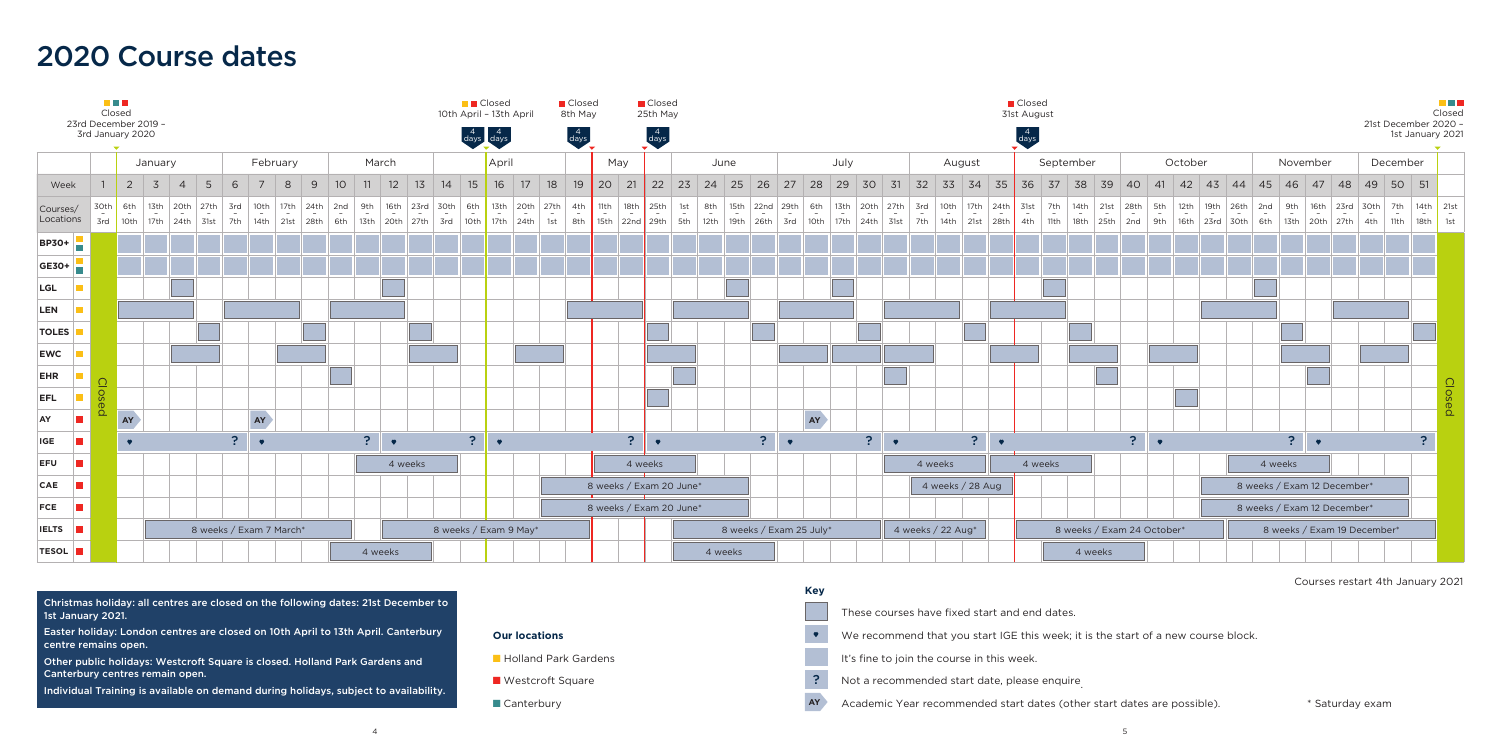# Bespoke corporate training

Your training partner for all your English and communications needs

Whether you need immersion training in closed groups at our schools, in-company training where you are located, individual and group training or virtual and online English, we can support you.

We have over 100 years of experience in providing training to renowned international corporations and public sector organisations.

If you work across borders and cultures we can help you to develop the skills to build successful relationships, avoid making mistakes and maximise the benefits of working internationally.

We design and deliver customised training based on your unique needs and offer a full range of flexible learning solutions, for example:

- $\blacktriangleright$  Global leadership development
- $\blacktriangleright$  Intercultural assessment and training
- **D** Online English language testing and recommendations
- $\blacktriangleright$  English language training
- $\blacktriangleright$  International communication and negotiations skills
- $\blacktriangleright$  Virtual team training



## **Accreditations:** ISO 9001:2015 **CERTIFIED**



# THE LONDON **SCHOOL GROUP**



# Corporate client testimonial quotes:

'We've delivered and proved a training model that works well which we can now implement where needed with confidence.'

*Group Head of Talent & Learning, Coats*

'This was our first interactive virtual training and I thought it was excellent, pitched at the right level and our trainer took time to listen, observe and interact with the group. I've had really positive feedback from attendees as well. Thoroughly enjoyed it!'

> *Krista Long, Service Centre Director, Civica*

# Customer reviews

**With over 1000 reviews, our clients give us an average score of 9.6 out of 10.**

**X** Trustpilot

# All UK courses include:

- $\blacktriangleright$  All course materials
- $\blacktriangleright$  London School Online access with 150 hours content
- $\blacktriangleright$  End of course report
- $\blacktriangleright$  Lunches
- $\blacktriangleright$  Networking reception
- $\triangleright$  Social programme activities



# Level scale Other fees

\*Common European Framework of Reference For more information on levels, please visit: www.londonschool.com/levels

in arrivals hall) Departure Departure  $\left\{ \text{drop-off only} \right\}$   $\left\{ \text{f125} \right\}$ 

| <b>London</b> - Accommodation                       |               |                 |  |  |  |  |  |  |  |  |  |  |
|-----------------------------------------------------|---------------|-----------------|--|--|--|--|--|--|--|--|--|--|
| Silver Homestay* (shared bathroom)                  |               | Single per week |  |  |  |  |  |  |  |  |  |  |
| Bed & breakfast only                                |               | £185            |  |  |  |  |  |  |  |  |  |  |
| Bed & breakfast and 3 evening meals<br>£225         |               |                 |  |  |  |  |  |  |  |  |  |  |
| Bed & breakfast and evening meals every day<br>£270 |               |                 |  |  |  |  |  |  |  |  |  |  |
|                                                     |               |                 |  |  |  |  |  |  |  |  |  |  |
| Gold Homestay* (private bathroom)                   |               | Single per week |  |  |  |  |  |  |  |  |  |  |
| Bed & breakfast only                                |               | £260            |  |  |  |  |  |  |  |  |  |  |
| Bed & breakfast and 3 evening meals                 |               | £305            |  |  |  |  |  |  |  |  |  |  |
| <b>Residence (Prince Consort*)</b>                  | Up to 4 weeks | 5 weeks+        |  |  |  |  |  |  |  |  |  |  |

\* £25 per week summer accommodation supplement applies from 28th June to 23rd August. \*\* Cleaning fee – £20 per stay.



| Pre-intermediate<br>I can communicate<br>simply and understand<br>in familiar situations<br>but only with some<br>difficulty. | Α2 |
|-------------------------------------------------------------------------------------------------------------------------------|----|
| Elementary<br>I can say and<br>understand a few<br>things in English.                                                         | Δ1 |
| <b>Beginner</b><br>I do not speak any<br>English.                                                                             |    |

| <b>Transfers</b>                                   |      |
|----------------------------------------------------|------|
| <b>London Transfers</b>                            |      |
| From / to all London<br>airports:                  |      |
| Arrival<br>(including meeting<br>in arrivals hall) | f100 |
| Departure<br>(drop-off only)                       | £90  |
| From / to St Pancras<br>Eurostar terminal:         |      |
| Arrival                                            | £65  |
| Departure<br>(drop-off only)                       | £55  |

# Twin Centre Transfers

Transfer between Canterbury and London homestays can be arranged.

## Canterbury Transfers

From / to all London airports: Arrival (including meeting £135

### From / to Ashford International Eurostar:

| Arrival                      | F60 |
|------------------------------|-----|
| Departure<br>(drop-off only) | £50 |

# Canterbury – Accommodation

| <b>Type</b>                                       | Price           |
|---------------------------------------------------|-----------------|
| Silver homestay: b&b and 3 evening meals          | £165/week       |
| Platinum homestay: b&b and daily evening<br>meals | £350/week       |
| Hotel accommodation                               | from £100/night |
| Apartments                                        | from £400/week  |

Accommodation is bookable in blocks of Sun-Sun for Prince Consort Village residence and for homestay. Dietary intolerances or special requirements (homestay only) – £20 per week.

# London and Canterbury – Other fees

| <b>Type</b>                 | <b>Price</b>          |
|-----------------------------|-----------------------|
| Registration fee            | $£80$ ( $£40$ online) |
| Accommodation placement fee | FRO                   |

# Terms and conditions

For information on payment terms, changing, postponing or cancelling your booking, please visit **www.londonschool.com/terms**